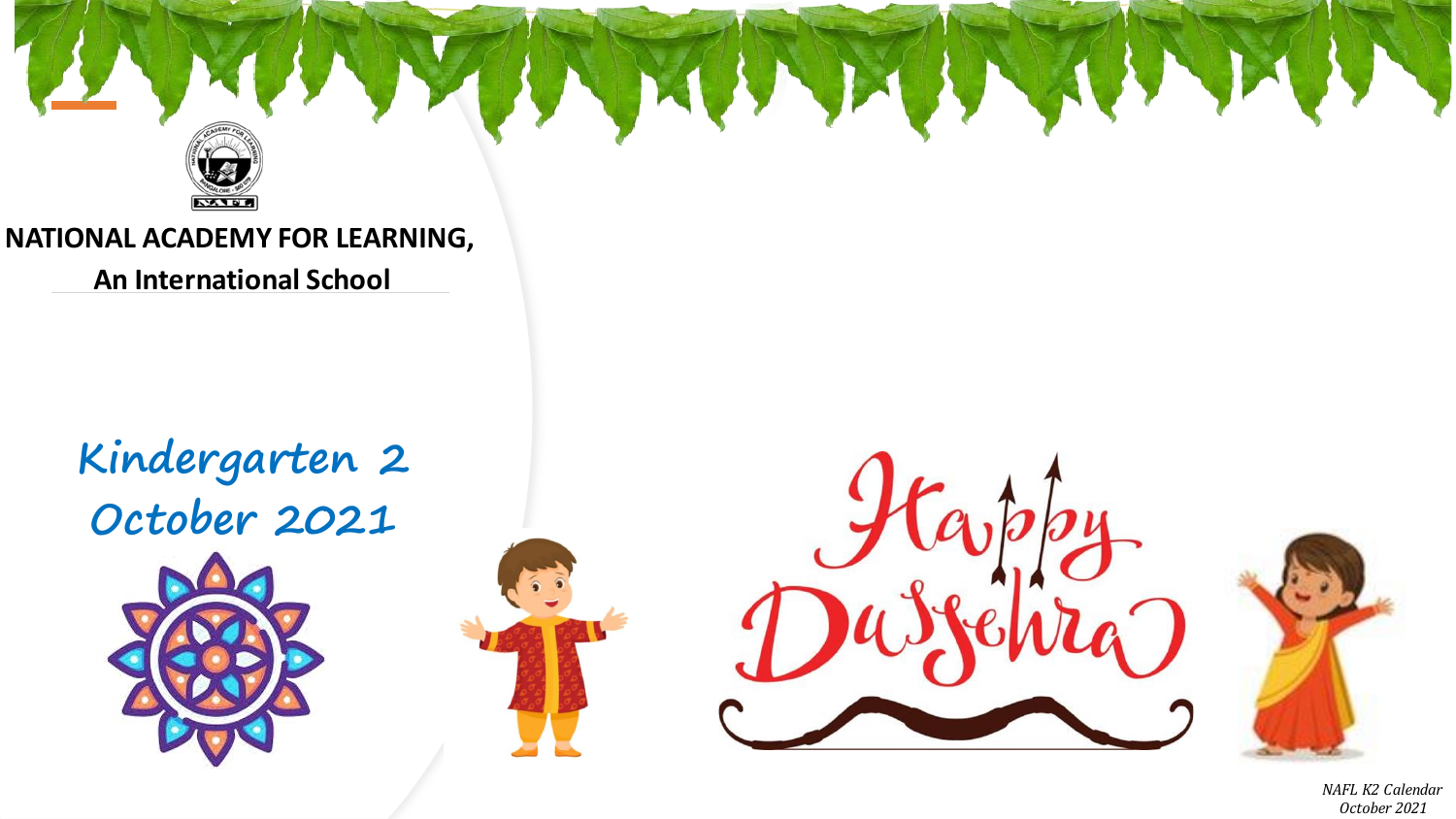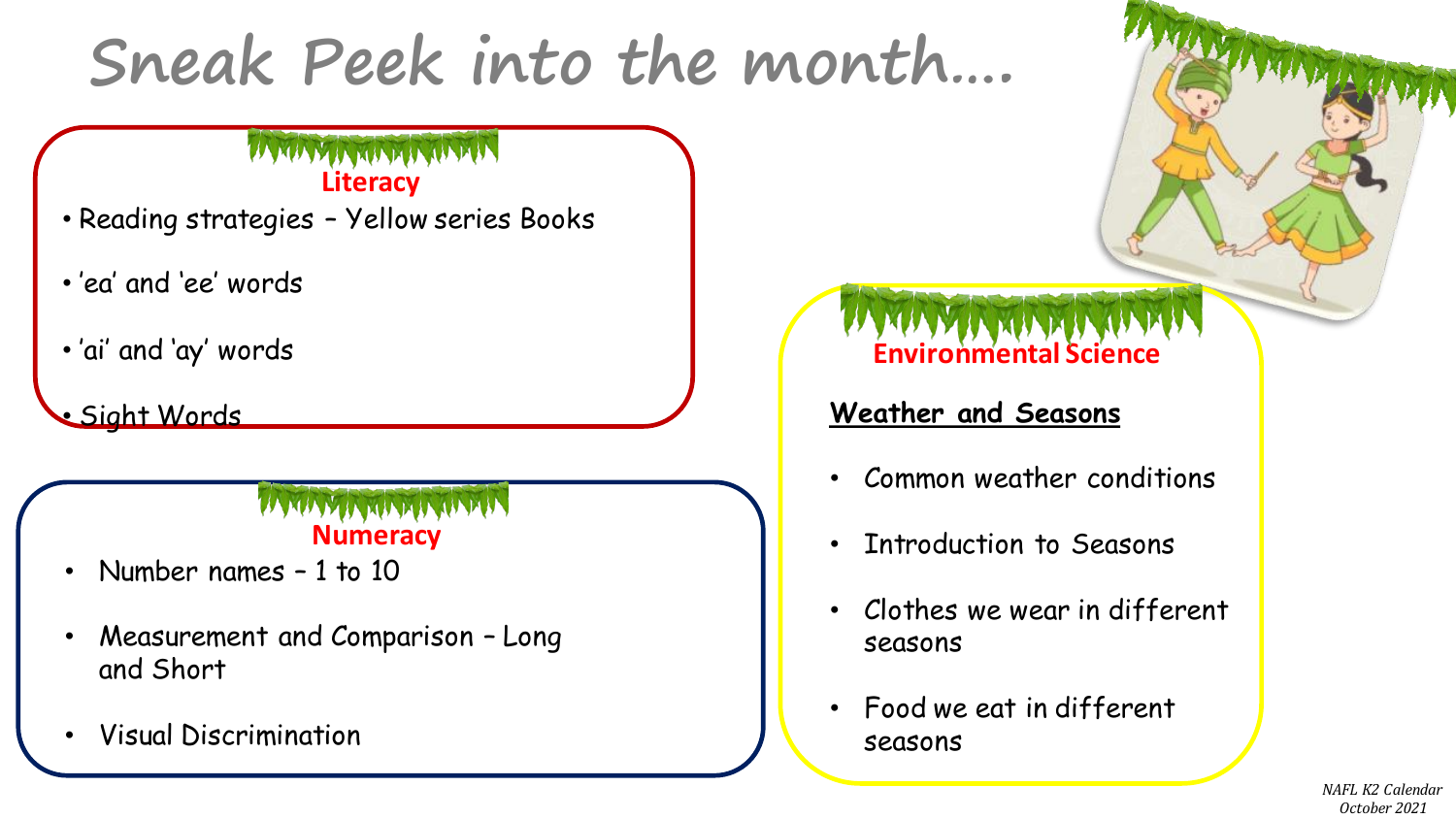

*October 2021*